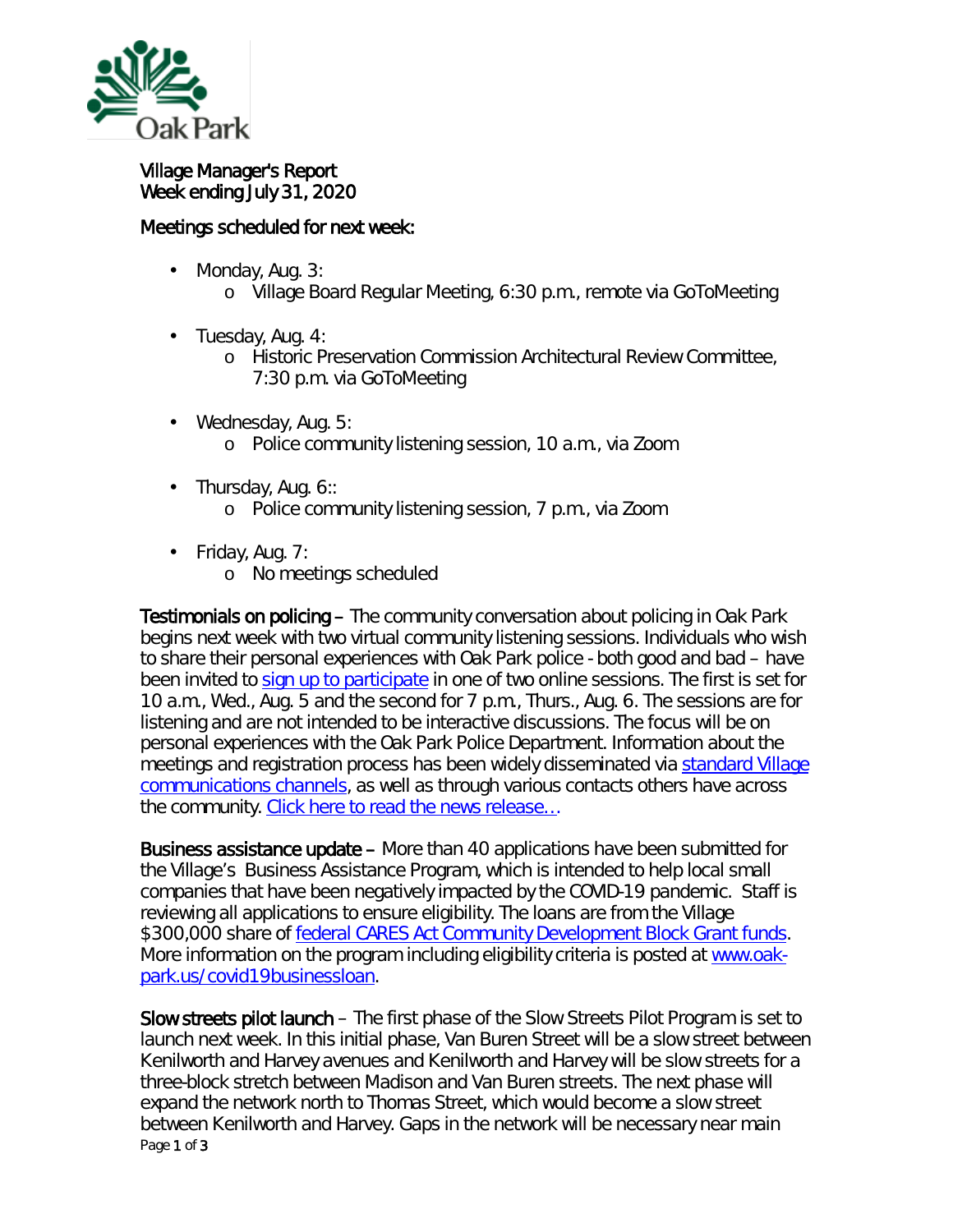thoroughfares such as Lake Street and Chicago Avenue. The pilot program is being implemented in phases so that any potential impacts can be reviewed prior to expanding the program to additional sections of the network. The pilot program is [being promoted](https://www.oak-park.us/news/slow-streets-program-aims-provide-safe-corridors-pedestrians) via the Village's communications channels and local bicycling advocates. The pilot program also includes a brief survey to help gauge residents' reception to the concept. Click here for more information...

Madison/Euclid pre-development construction – The water and sewer relocation project required for the 711 Madison Senior Living, LLC development is set to begin next week on Euclid Avenue near Madison Street. The redevelopment agreement requires vacating a portion of Euclid Avenue. The water and sewer main on Euclid Avenue between Madison Street and the alley south of Madison will be relocated onto property at 725 Madison St. property, which is privately-owned. The owner of the private property has granted the Village an easement so that these public utilities can be maintained in the future. The first week of work will be primarily on Madison Street. Temporary shifts in traffic may be necessary, but the roadway will remain open to traffic.

Lake Street progress – Marion Street is expected to reopen to vehicle traffic through the Lake Street intersection on Monday (Aug. 3). The Forest Avenue and Lake Street intersection will then be closed for similar work, which likely will take until at least Aug. 17. Allowances for local business pickups, access to parking and well-marked [traffic detours](https://www.oak-park.us/sites/default/files/456678891/2020-07-31-detour-map_lake-forest.pdf) are in place. Installation of the bluestone sidewalk on the south side of Lake Street is progressing from Marion to Forest. To the east, joint sealant and traffic detector loops are being installed along Lake Street from Euclid Avenue to Austin Boulevard. The final surface and markings now are expected to be finished on this section by August 14 with landscaping to follow in the fall as weather permits. The project field office remains closed due to the pandemic, but questions may be sent via email to info@betterlakestreet.com. More detailed information is updated regularly at [www.betterlakestreet.com.](http://www.betterlakestreet.com/)

New security firm – A new contract begins tomorrow with the firm selected to provide security and support services at Village Hall and the public parking garages. [Advanced Security Solutions, Inc.](https://www.advancedguards.com/) staff also will assist with customer parking inquiries, address equipment malfunctions and create an overall safe environment in the garages with foot patrols and camera monitoring. In addition, the contractor's staff will play key roles in greeting visitors at Village Hall and providing customer service after normal business hours and during high-traffic times such as early voting.

.

New organic vendor at market – A new certified organic farmer will join the Farmers' Market lineup tomorrow (Aug. 1). [Wholesome Harvest Farm,](https://www.wholesomeharvestcsa.com/) located near Fort Atkinson, Wisconsin, grows a wide variety of vegetables, including heritage, heirloom and rustic produce. The new vendor comes as our local market celebrates National [Farmers' Market Week,](https://farmersmarketcoalition.org/national-farmers-market-week/) Aug. 2 – 8. While the pandemic has meant none of the typical fun events and activities associated with the week can be held, it remains a time to acknowledge those farmers who have been scrambling to continue operations and serve the communities like Oak Park that depend on them

Page 2 of 3 West Nile Virus threat growing – With the [Desplaines Mosquito Abatement District](https://www.desplainesvalleymad.com/) now reporting that three batches of mosquitos collected in Oak Park traps have